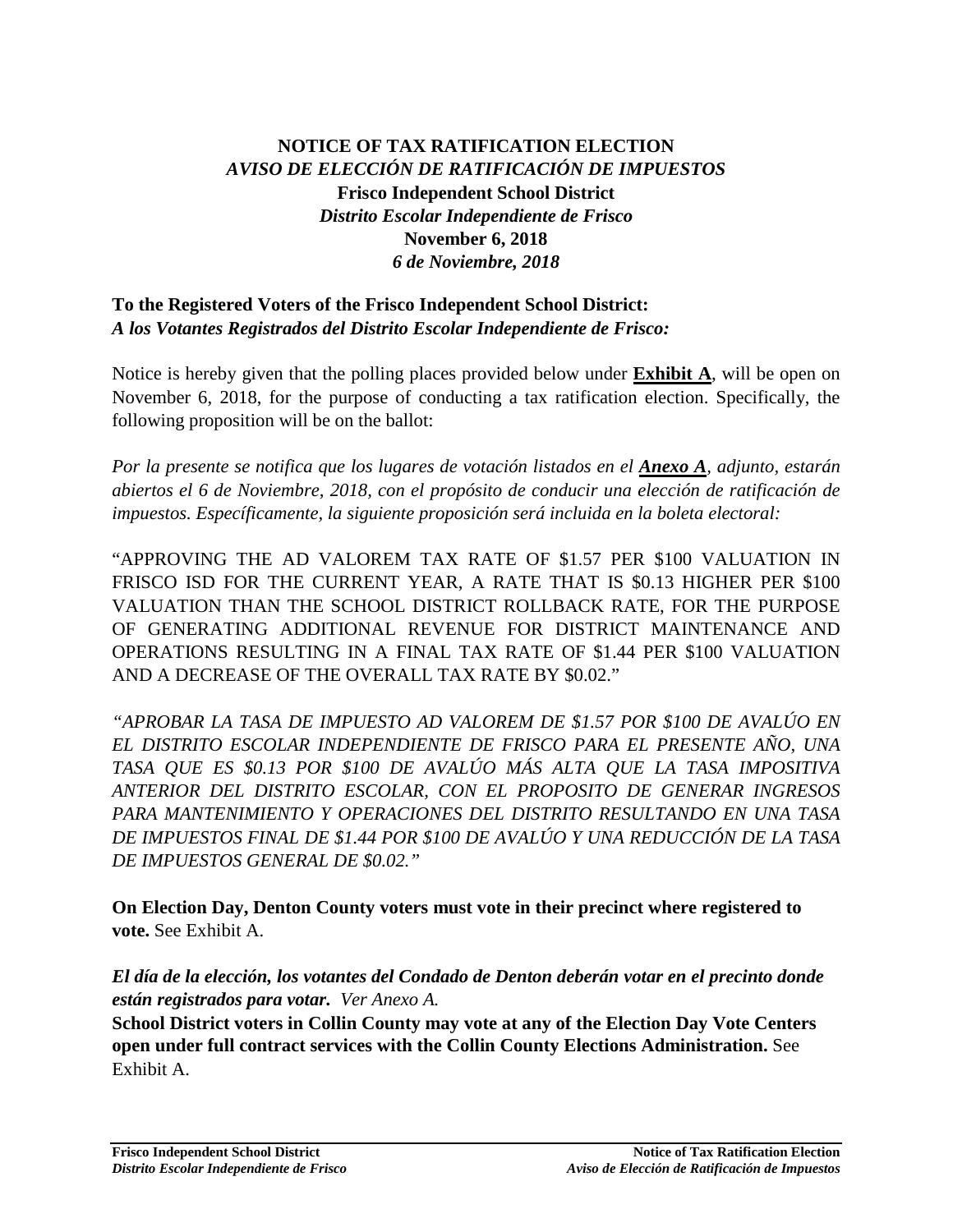*Los votantes del Distrito Escolar del Condado de Collin pueden votar en cualquiera de los Centros de Votación del Día de Elección abiertos bajo contrato de servicios completos con la Administración de Elecciones del Condado de Collin. Ver Anexo A.*

**The main early voting polling location for the November 6, 2018 election is the following:**

*La ubicación de la principal casilla electoral de votación temprana para la elección del 6 de Noviembre, 2018, es la siguiente:*

The main early voting locations for Collin County and Denton County are set forth in **Exhibit B**.

*Las ubicaciones de las principales casillas electorales de votación temprana para el Condado de Collin y el Condado de Denton están listadas en el Anexo B.*

**For early voting, voters may vote by personal appearance at any of the locations listed in Exhibit B during the period early voting is required or permitted by law, from October 22, 2018 through November 2, 2018, on the dates and times set forth in Exhibit B.**

*Para votación temprana, votantes pueden votar en persona en cualquiera de las ubicaciones listadas in el Anexo B durante el período en que la votación temprana es requerida o permitida por ley, del 22 de Octubre, 2018, al 2 de Noviembre, 2018, en las fechas y horarios indicados en el Anexo B.*

Applications for early voting by mail must be received by close of business on October 26, 2018 and shall be mailed to:

Las solicitudes de votación temprana por correo deberán ser recibidas, a más tardar, antes del cierre de operaciones el 26 de Octubre, 2018, y deben ser enviadas a:

**Collin County Elections Administrator** Bruce Sherbet Collin County Elections Department 2010 Redbud Blvd., Suite 102 McKinney, TX 75069 [election@collincountytx.gov](mailto:election@collincountytx.gov)

**Denton County Elections Administration** Frank Phillips, Early Voting Clerk Denton County Elections Department 701 Kimberly Drive, Suite A101 Denton, TX 76208 [elections@dentoncounty.com](mailto:elections@dentoncounty.com)

Temporary branch early voting shall be conducted at the locations and on the dates and times indicated in **Exhibit B**.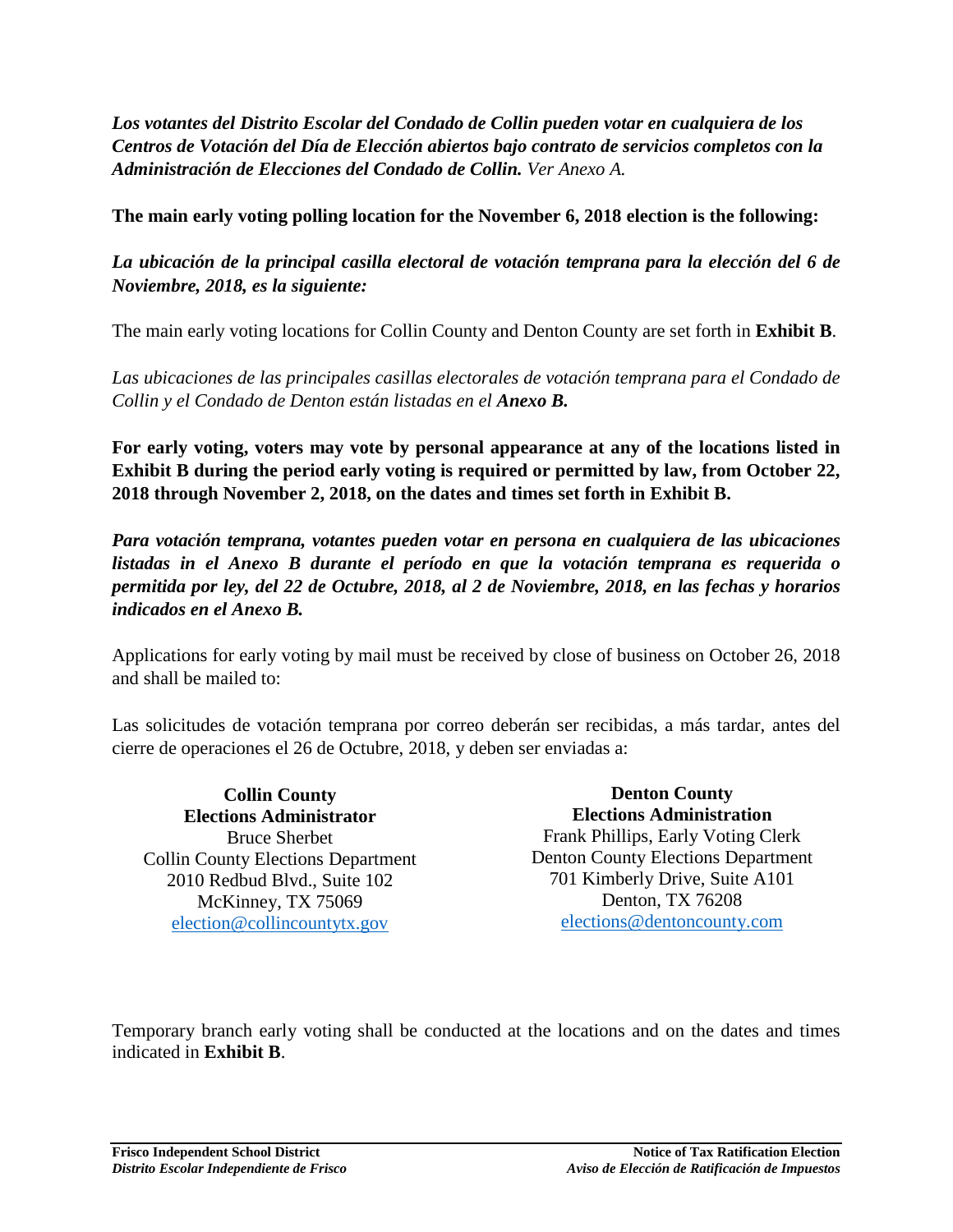*Votación temprana en ubicaciones temporales debe ser conducida en las sitios y en las fechas y horarios indicados en el Anexo B.*

> Issued this  $27<sup>th</sup>$  day of September, 2018. Emitido este  $27<sup>th</sup>$  dia de Septiembre, 2018

Signature of Presiding Officer Firma del Oficial que Preside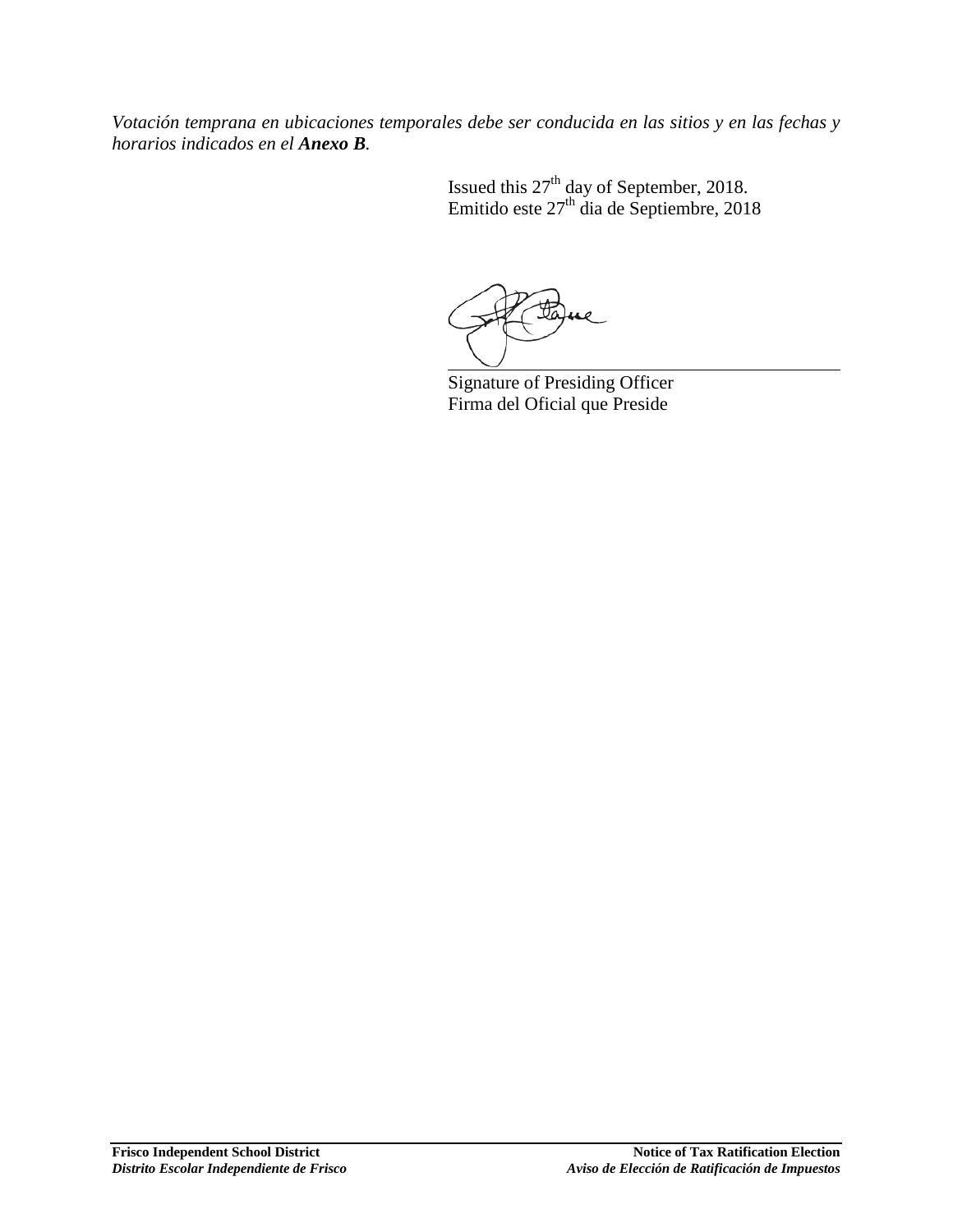#### **Collin County, Texas**  *Condado de Collin, Texas* **Election Day Voting Locations** *Ubicación de Casillas Electorales el Día de Elección*

Voting on Election Day shall be held between the hours of 7:00 A.M. and 7:00P.M. on November 6, 2018. Frisco Independent School District voters voting in Collin County may vote at any of the following Collin County Election Day Vote Centers:

*Votación en el Día de la Elección deberá ser entre 7:00 A.M. y 7:00 P.M., el 6 de Noviembre, 2018. Votantes del Distrito Escolar Independiente de Frisco votando en el Condado de Collin pueden hacerlo en cualquiera de los siguientes Centros de Votación del Día de Elección del Condado de Collin.*

| <b>Polling Place</b><br><b>Casilla Electoral</b> | <b>Address</b><br><u>Dirección</u> | <b>City</b><br><u>Ciudad</u> |
|--------------------------------------------------|------------------------------------|------------------------------|
| <b>Aldridge Elementary School</b>                | 720 Pleasant Valley                | Richardson                   |
| Allen ISD Service Center                         | 1451 North Watters                 | Allen                        |
| <b>Allen Municipal Courts Facility</b>           | 301 Century Pkwy                   | Allen                        |
| <b>Armstrong Middle School</b>                   | 3805 Timberline                    | Plano                        |
| <b>Benton Staley Middle School</b>               | 6927 Stadium Drive                 | Frisco                       |
| Blue Ridge ISD Administration                    | 318 West School Street             | <b>Blue Ridge</b>            |
| <b>Bowman Middle School</b>                      | 2501 Jupiter Road                  | Plano                        |
| Carpenter Middle School                          | 3905 Rainier Road                  | Plano                        |
| <b>Carpenter Park Recreation Ctr</b>             | 6701 Coit Road                     | Plano                        |
| Celina ISD Administration Building               | 205 S. Colorado                    | Celina                       |
| Christ the Servant Lutheran Church               | 821 S. Greenville Ave.             | Allen                        |
| <b>Christ United Methodist Church</b>            | 3101 Coit Road                     | Plano                        |
| Clark High School                                | 523 W. Spring Creek Pkwy           | Plano                        |
| Collin College - Central Park Campus             | 2200 W. University Dr              | McKinney                     |
| Collin College – Higher Education Center         | 3452 Spur 399                      | McKinney                     |
| Collin College - Preston Ridge Campus            | 9700 Wade Blvd                     | Frisco                       |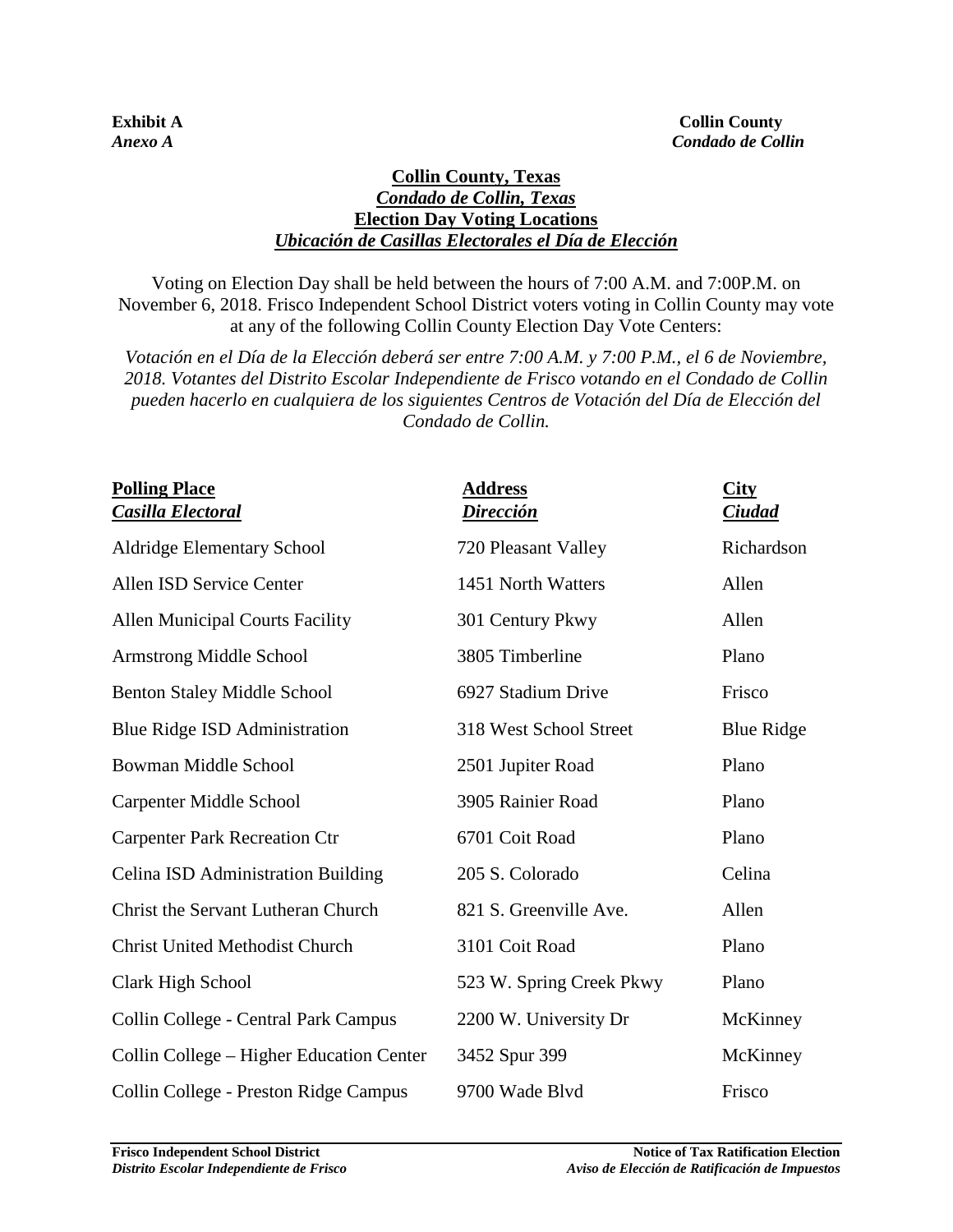| <b>Polling Place</b><br><b>Casilla Electoral</b>           | <b>Address</b><br><b>Dirección</b> | <b>City</b><br>Ciudad |
|------------------------------------------------------------|------------------------------------|-----------------------|
| Collin College - Spring Creek Campus                       | 2800 E. Spring Creek Pkwy.         | Plano                 |
| <b>Collin County Elections Office</b>                      | 2010 Redbud Blvd, Suite 102        | McKinney              |
| Davis Library                                              | 7501 Independence Pkwy.            | Plano                 |
| Dowell Middle School                                       | 301 Ridge Road                     | McKinney              |
| <b>Eldorado Country Club</b>                               | 2604 Country Club Drive            | McKinney              |
| First Baptist Church - Branch                              | 7011 FM 546                        | Princeton             |
| First Baptist Church - Wylie                               | 100 N. 1st Street                  | Wylie                 |
| First Baptist Church Farmersville Youth<br><b>Building</b> | 201 Farmersville Parkway           | Farmersville          |
| <b>Fowler Middle School</b>                                | 3801 McDermott Road                | Plano                 |
| Frisco Fire Station #5                                     | 14300 Eldorado Parkway             | Frisco                |
| <b>Frisco Senior Center</b>                                | 6670 Moore Street                  | Frisco                |
| Gay Library                                                | 6861 W. Eldorado Parkway           | McKinney              |
| George Bush Elementary School                              | 2000 Eagle Aerie Lane              | Wylie                 |
| <b>Haggar Elementary School</b>                            | 17820 Campbell Road                | Dallas                |
| Harrington Library                                         | 1501 18th Street                   | Plano                 |
| Heritage High School                                       | 14040 Eldorado Pkwy.               | Frisco                |
| Hunt Middle School                                         | 4900 Legendary Dr.                 | Frisco                |
| Islamic Association of Collin County                       | 6401 Independence Pkwy.            | Plano                 |
| Josephine City Hall                                        | 201 Main Street                    | Josephine             |
| Lavon City Hall                                            | 120 School Road                    | Lavon                 |
| Liberty High School                                        | 15250 Rolater Road                 | Frisco                |
| Lovejoy ISD Administration Building                        | 259 Country Club Rd.               | Allen                 |
| Lowry Crossing City Hall                                   | 1405 S. Bridgefarmer Road          | Lowry<br>Crossing     |
| <b>Lucas Community Center</b>                              | 665 Country Club Rd.               | Lucas                 |
| McKinney Fire Station #7                                   | 861 Independence Pkwy              | McKinney              |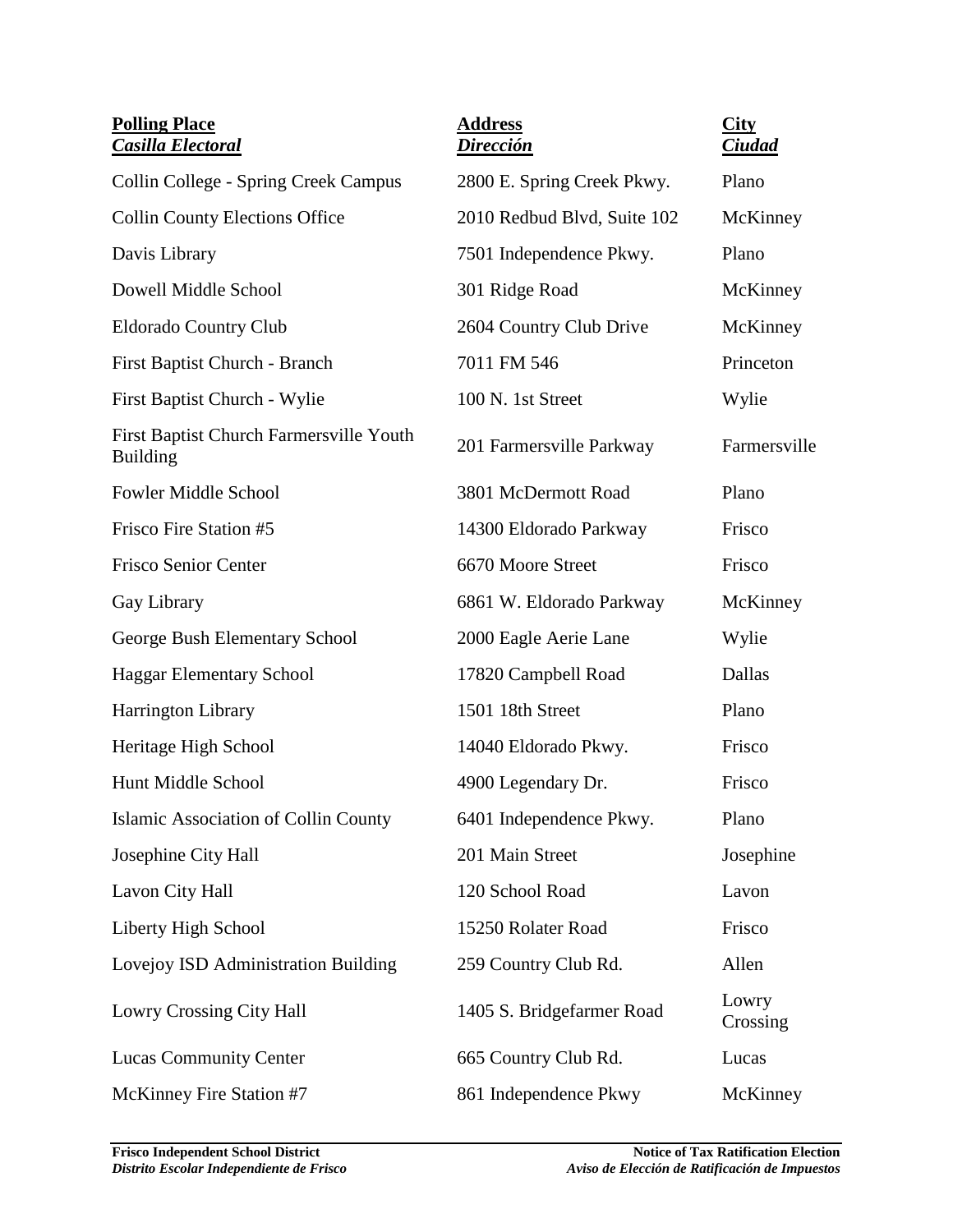| <b>Polling Place</b><br><b>Casilla Electoral</b>               | <b>Address</b><br>Dirección              | <b>City</b><br><b>Ciudad</b> |
|----------------------------------------------------------------|------------------------------------------|------------------------------|
| <b>McKinney Senior Recreation Center</b>                       | 1400 S. College St                       | McKinney                     |
| Melissa City Hall                                              | 3411 Barker Ave.                         | Melissa                      |
| <b>Methodist Richardson Medical Center</b>                     | 2831 E. President George Bush<br>Freeway | Richardson                   |
| <b>Miller Elementary School</b>                                | 5651 Coventry Drive                      | Richardson                   |
| Murphy Community Center                                        | 205 N. Murphy Road                       | Murphy                       |
| <b>Old Settlers Recreation Center</b>                          | 1201 E. Louisiana St                     | McKinney                     |
| Parker City Hall                                               | 5700 E. Parker Road                      | Parker                       |
| Parr Library                                                   | 6200 Windhaven Pkwy.                     | Plano                        |
| <b>Plano ISD Administration Center</b>                         | 2700 W. 15th Street                      | Plano                        |
| Princeton City Hall                                            | 123 W. Princeton Drive                   | Princeton                    |
| Prosper ISD Administration Bldg.                               | 605 E. 7th Street                        | Prosper                      |
| <b>Puster Elementary School</b>                                | 856 Stoddard                             | Fairview                     |
| Renner-Frankford Library                                       | 6400 Frankford Rd.                       | Dallas                       |
| Royse City ISD Mike McKinney<br><b>Maintenance Center</b>      | 1420 FM 1777                             | Royse City                   |
| Scoggins Middle School                                         | 7070 Stacy Rd.                           | McKinney                     |
| Seis Lagos Community Services Association 222 Seis Lagos Trail |                                          | Wylie                        |
| Shepton High School                                            | 5505 Plano Pkwy                          | Plano                        |
| <b>Shiloh Missionary Baptist Church</b>                        | 920 E. 14th Street                       | Plano                        |
| <b>Smith Library</b>                                           | 300 Country Club Rd.                     | Wylie                        |
| <b>Southfork Mobile Home Park</b>                              | 216 Southfork Blvd.                      | Wylie                        |
| Stonebridge United Methodist Church                            | 1800 S. Stonebridge Drive                | McKinney                     |
| <b>Suncreek United Methodist Church</b>                        | 1517 W. McDermott Drive                  | Allen                        |
| <b>Terry Pope Administation Building</b>                       | 611 North FM 1138                        | Nevada                       |
| <b>Texas Star Bank</b>                                         | 402 W. White St.                         | Anna                         |
| <b>Tom Muehlenbeck Recreation Center</b>                       | 5801 W. Parker Road                      | Plano                        |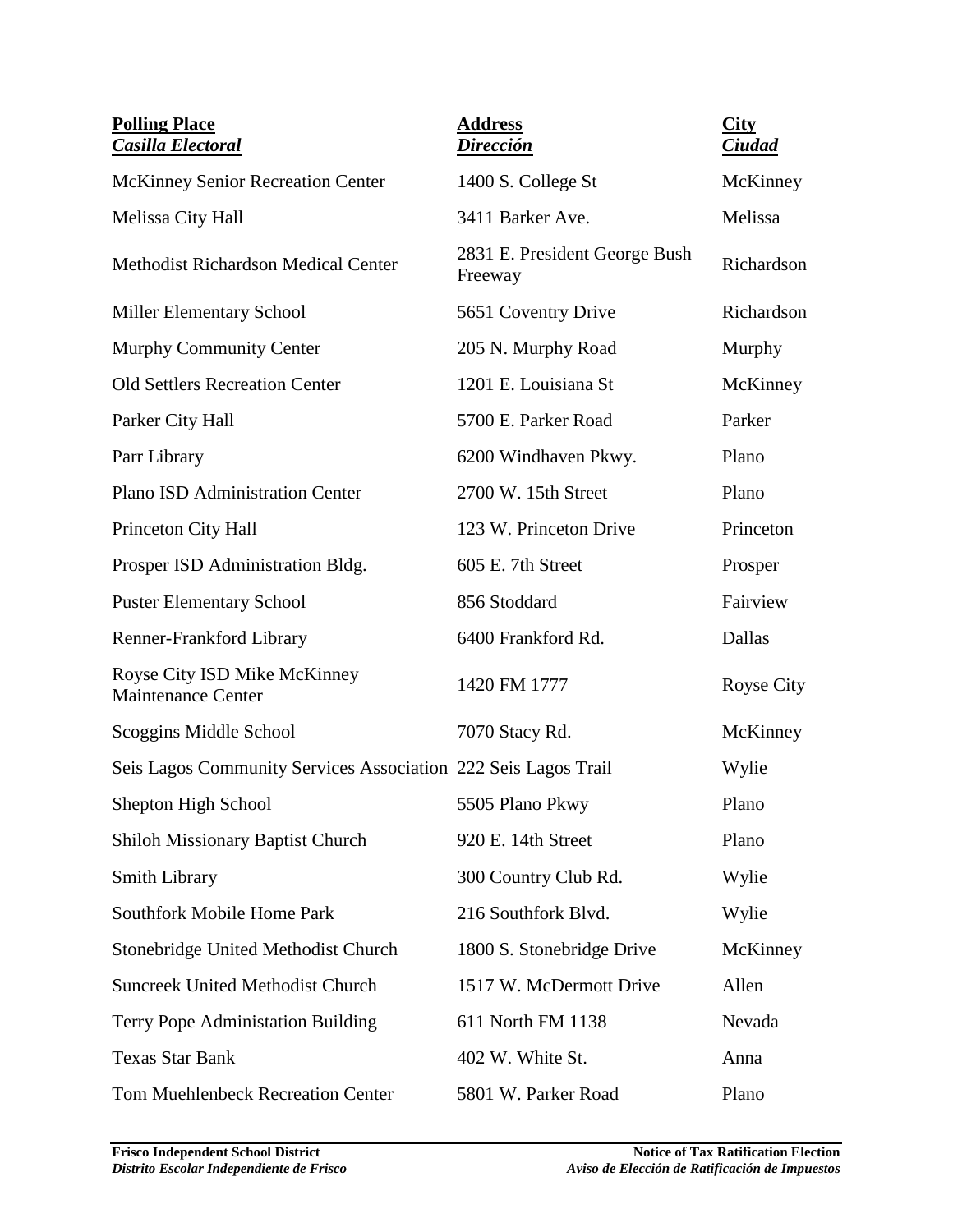**Polling Place** *Casilla Electoral*

Weston Community Center 117 Main Street Weston

**Address** *Dirección*



Woodcreek Church 3400 E. Renner Road Richardson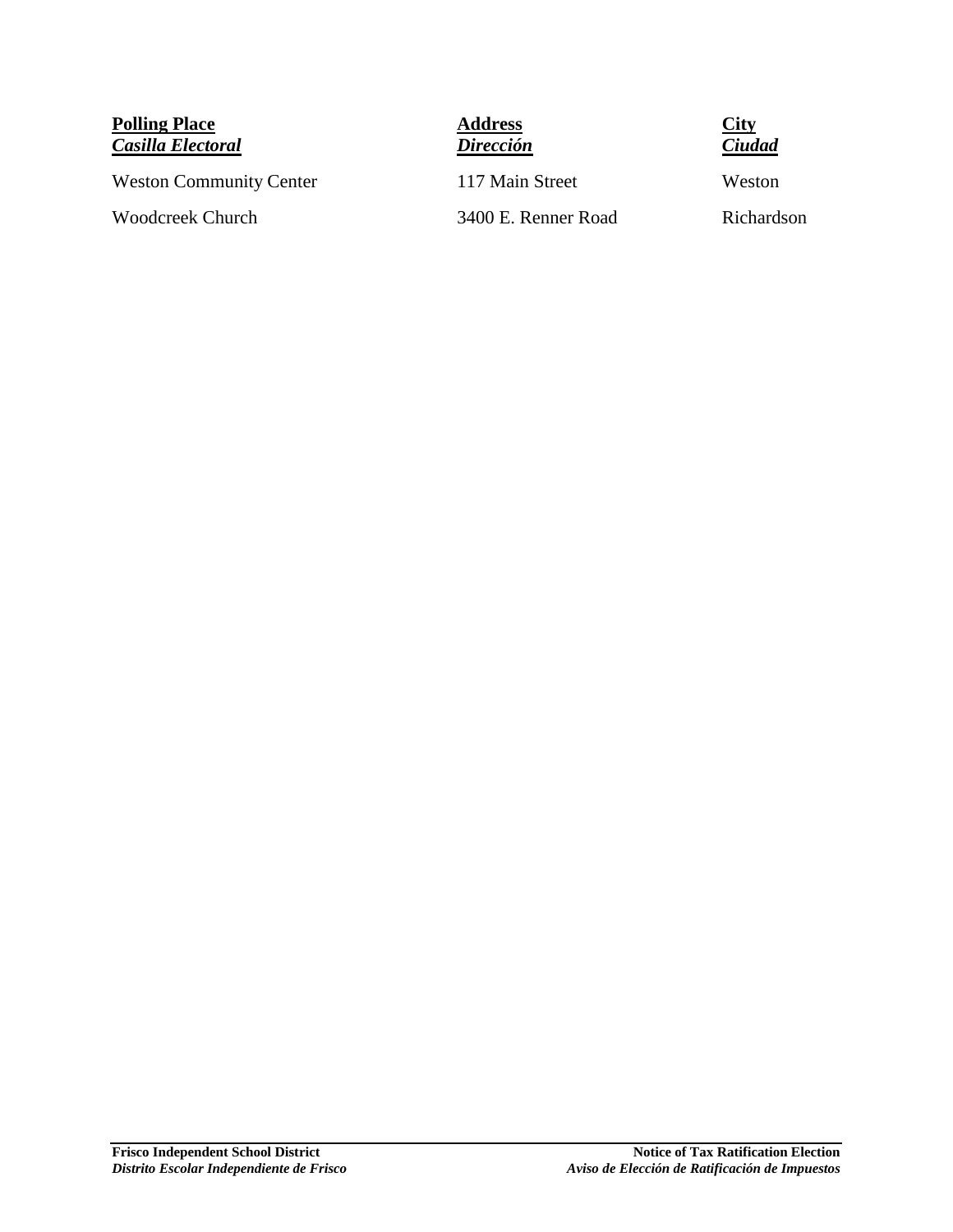#### **Denton County, Texas**  *Condado de Denton, Texas* **Election Day Voting Locations** *Ubicación de Casillas Electorales el Día de Elección*

Voting on Election Day shall be held between the hours of 7:00 A.M. and 7:00 P.M. on November 6, 2018. Frisco Independent School District voters voting in Denton County must vote at their precinct where they registered to vote.

*Votación en el Día de la Elección deberá ser entre 7:00 A.M. y 7:00 P.M., el 6 de Noviembre, 2018. Votantes del Distrito Escolar Independiente de Frisco votando en el Condado de Denton deberán hacerlo en el precinto en el que están registrados para votar.*

| <b>Precinct</b><br><b>Precinto</b> | <b>Polling Place</b><br>Casilla Electoral | <b>Address</b><br>Dirección | <b>City</b><br>Ciudad |
|------------------------------------|-------------------------------------------|-----------------------------|-----------------------|
| 1030                               | <b>Fisher Elementary School</b>           | 2500 Old Orchard Dr.        | Frisco                |
| 1031, 1052                         | Frisco Fire Station #4                    | 4484 Cotton Gin Road        | Frisco                |
| 1040,1051                          | Frisco Fire Station #6                    | 3535 Eldorado Pkwy.         | Frisco                |
| 1032                               | Frisco Fire Station #7                    | 330 Stonebrook Pkwy.        | Frisco                |
| 1034, 1036                         | Denton County Government Center<br>Frisco | 5533 FM 423                 | Frisco                |
| 1028, 1029, 1049, 1050             | Lone Star High School                     | 2606 Panther Creek Pkwy.    | Frisco                |
| 2029                               | New Life Community Church                 | 25631 Smotherman Road       | Frisco                |
| 2027                               | <b>Prestwick STEM Academy</b>             | 3101 Stonefield             | The<br>Colony         |
| 1033                               | Rick Reedy High School                    | 3003 Stonebrook Pkwy.       | Frisco                |
| 2031                               | <b>Robertson Elementary School</b>        | 2501 Woodlake Parkway       | Little Elm            |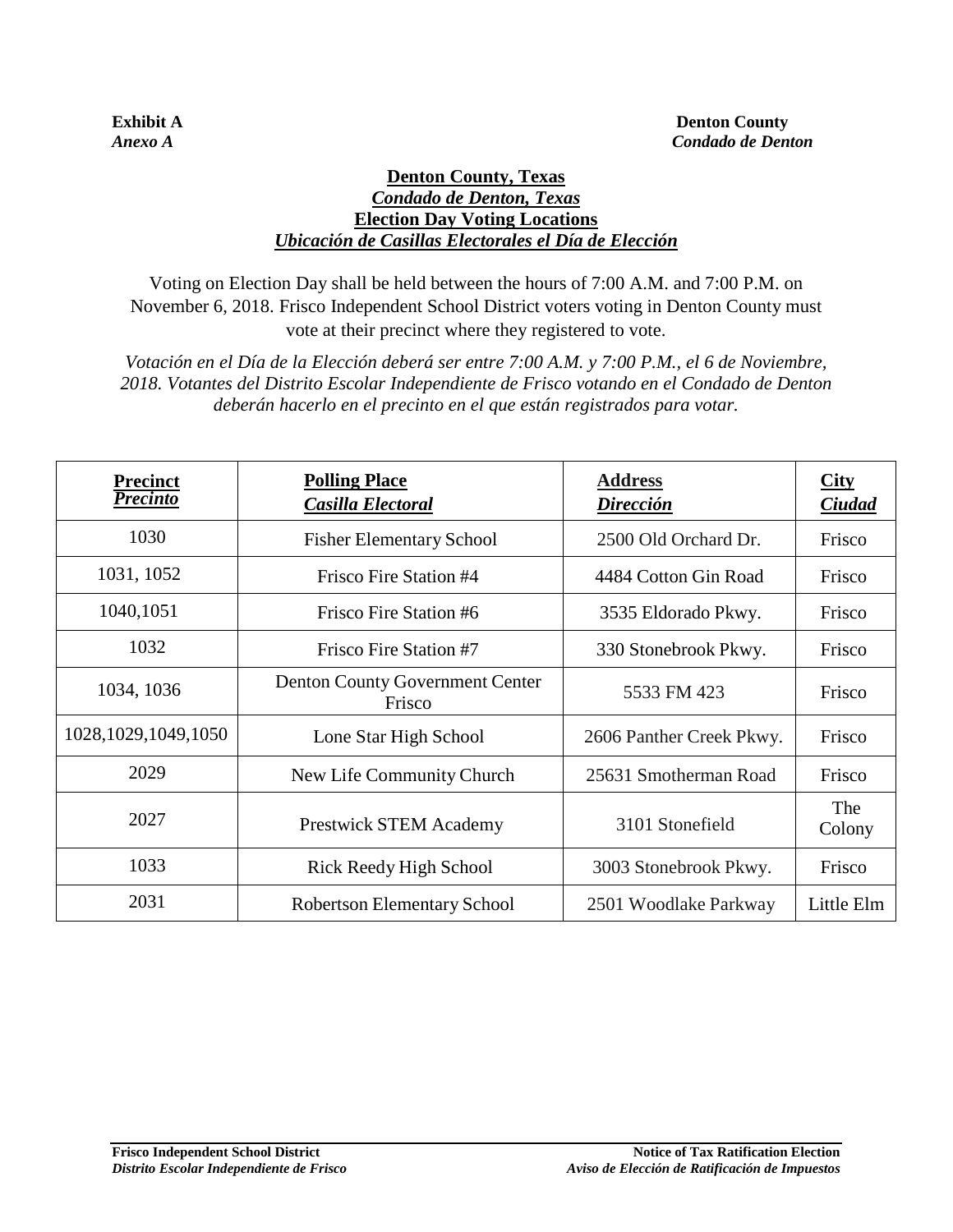| Votantes del L |  |  |
|----------------|--|--|
|                |  |  |

# **November 6, 2018 Tax Ratification Election** *Elección de Ratificación de Impuestos en Noviembre 6, 2018*  **Collin County Early Voting Locations, Dates and Hours**

*Ubicaciones, Fechas y Horarios de Votación Temprana en el Condado de Collin* Frisco Independent School District Voters voting in Collin County may vote early at any of the following Collin County early voting locations:

*Votantes del Distrito Escolar Independiente de Frisco votando en el Condado de Collin pueden hacerlo en cualquiera de los siguientes Ubicaciones de Votación Temprana del Día de Elección del Condado de Collin.*

| <b>Polling Place</b><br>Casilla Electoral                                        | <b>Address</b><br>Dirección  | <b>City</b><br>Ciudad |
|----------------------------------------------------------------------------------|------------------------------|-----------------------|
| Collin County Elections (Main Early Voting /<br>Ubicación Principal de Votación) | 2010 Redbud Blvd. St 102     | McKinney              |
| Allen ISD Service Center                                                         | 1451 North Watters Road      | Allen                 |
| <b>Allen Municipal Courts Facility</b>                                           | 301 Century Pkwy.            | Allen                 |
| <b>Carpenter Park Recreation Center</b>                                          | 6701 Coit Road               | Plano                 |
| Celina ISD Administration Building                                               | 205 S. Colorado St.          | Celina                |
| <b>Christ United Methodist Church</b>                                            | 3101 Coit Road               | Plano                 |
| Collin College - Central Park Campus                                             | 2200 W. University Drive     | McKinney              |
| Collin College – Higher Education Center                                         | 3452 Spur 399                | McKinney              |
| Collin College - Preston Ridge Campus                                            | 9700 Wade Blvd.              | Frisco                |
| Collin College - Spring Creek Campus                                             | 2800 E. Spring Creek Pkwy.   | Plano                 |
| Davis Library                                                                    | 7501 Independence Pkwy.      | Plano                 |
| Frisco Fire Station #5                                                           | 14300 Eldorado Pkwy.         | Frisco                |
| Frisco Senior Center                                                             | 6670 Moore Street            | Frisco                |
| Gay Library                                                                      | 6861 W. Eldorado Pkwy.       | McKinney              |
| <b>Haggard Library</b>                                                           | 2501 Coit Road               | Plano                 |
| Harrington Library                                                               | 1501 18 <sup>th</sup> Street | Plano                 |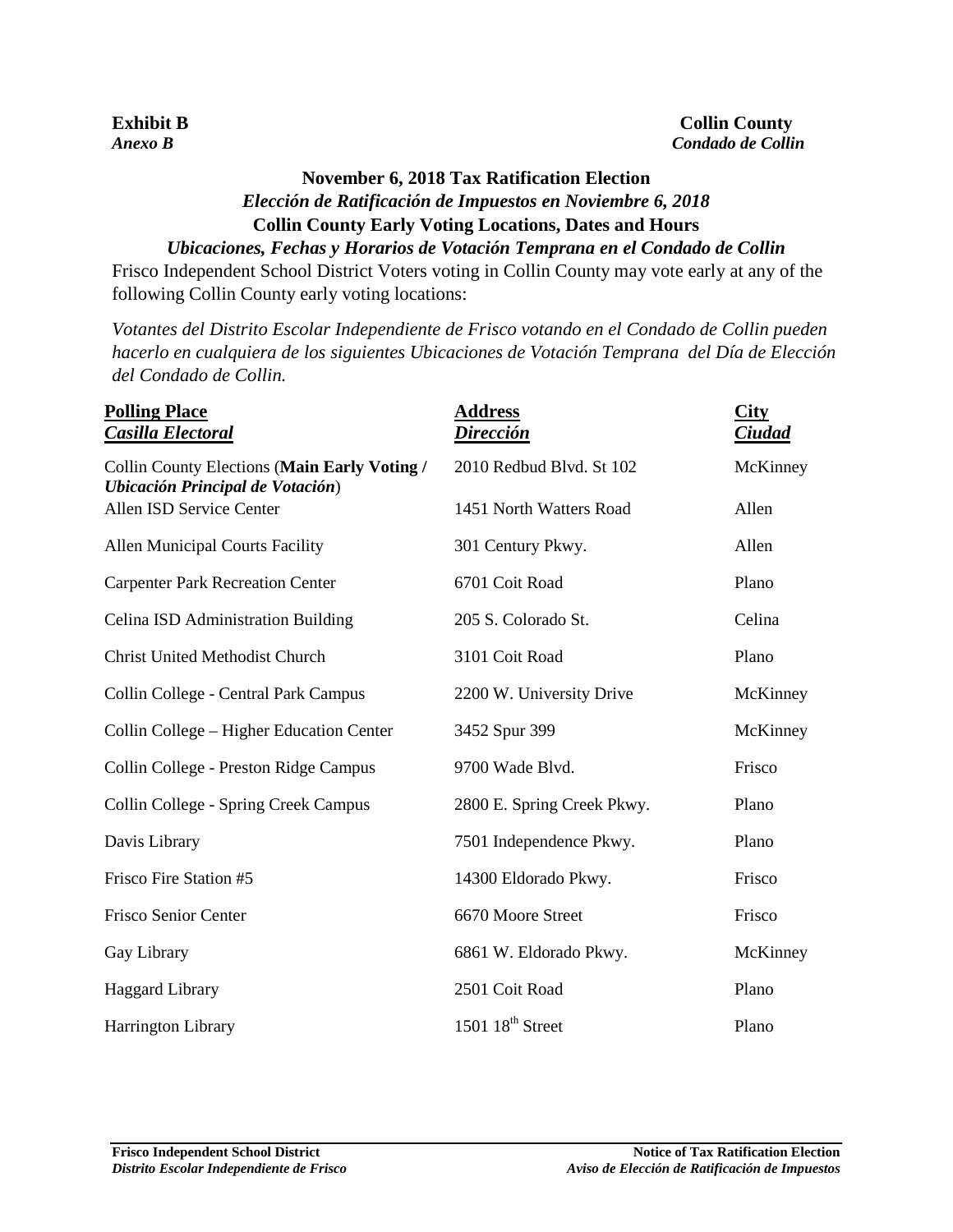#### **Exhibit B** *Anexo B*

#### **Collin County** *Condado de Collin*

| <b>Polling Place</b><br>Casilla Electoral | <b>Address</b><br><b>Dirección</b>         | <b>City</b><br>Ciudad |
|-------------------------------------------|--------------------------------------------|-----------------------|
| Lavon City Hall                           | 120 School Road                            | Lavon                 |
| Lovejoy ISD Administration Bldg.          | 259 Country Club Rd.                       | Allen                 |
| McKinney Fire Station #7                  | 861 S. Independence Pkwy.                  | McKinney              |
| Melissa City Hall                         | 3411 Barker Ave.                           | Melissa               |
| Methodist Richardson Medical Center       | 2831 E. Pres George Bush Turnpike          | Richardson            |
| Murphy Community Center                   | 205 North Murphy Road                      | Murphy                |
| <b>Old Settlers Recreation Center</b>     | 1201 E. Louisiana Street                   | McKinney              |
| Parker City Hall                          | 5700 E. Parker Road                        | Parker                |
| Parr Library                              | 6200 Windhaven Pkwy.                       | Plano                 |
| Plano ISD Administration Center           | $2700 \text{ W}$ . $15^{\text{th}}$ Street | Plano                 |
| Princeton City Hall                       | 123 W. Princeton Drive                     | Princeton             |
| Prosper Town Hall                         | 200 S. Main Street                         | Prosper               |
| Renner-Frankford Library                  | 6400 Frankford Rd.                         | Dallas                |
| <b>Smith Library</b>                      | 300 Country Club Dr.                       | Wylie                 |
| <b>Texas Star Bank</b>                    | 402 W. White St.                           | Anna                  |

| <b>Sunday</b>       | <b>Monday</b>       | <b>Tuesday</b>      | Wednesday              | Thursday            | Friday              | <b>Saturday</b>     |
|---------------------|---------------------|---------------------|------------------------|---------------------|---------------------|---------------------|
| Domingo             | Lunes               | <b>Martes</b>       | <b>Miércoles</b>       | <i>Jueves</i>       | <b>Viernes</b>      | Sábado              |
| <b>Oct 21</b>       | <b>Oct 22</b>       | <b>Oct 23</b>       | <b>Oct 24</b>          | <b>Oct 25</b>       | <b>Oct 26</b>       | <b>Oct 27</b>       |
|                     | <b>Early Voting</b> | <b>Early Voting</b> | <b>Early Voting</b>    | <b>Early Voting</b> | <b>Early Voting</b> | <b>Early Voting</b> |
|                     | <b>Votación</b>     | <i>Votación</i>     | <i><b>Votación</b></i> | <i>Votación</i>     | <i>Votación</i>     | <b>Votación</b>     |
|                     | <b>Temprana</b>     | <b>Temprana</b>     | <b>Temprana</b>        | <b>Temprana</b>     | <b>Temprana</b>     | <b>Temprana</b>     |
|                     | 8am-5pm             | 8am–5pm             | 8am–5pm                | 8am–5pm             | 8am–5pm             | $7am-7pm$           |
| <b>Oct 28</b>       | <b>Oct 29</b>       | <b>Oct 30</b>       | <b>Oct 31</b>          | Nov <sub>1</sub>    | Nov $2$             | Nov $3$             |
| <b>Early Voting</b> | <b>Early Voting</b> | <b>Early Voting</b> | <b>Early Voting</b>    | <b>Early Voting</b> | <b>Early Voting</b> |                     |
| <i>Votación</i>     | <b>Votación</b>     | <i>Votación</i>     | <i><b>Votación</b></i> | <i>Votación</i>     | <i>Votación</i>     |                     |
| <b>Temprana</b>     | Temprana            | <b>Temprana</b>     | <b>Temprana</b>        | <b>Temprana</b>     | <b>Temprana</b>     |                     |
| $1pm-6pm$           | $7am-7pm$           | 7am–7pm             | $7am-7pm$              | $7am-7pm$           | $7am-7pm$           |                     |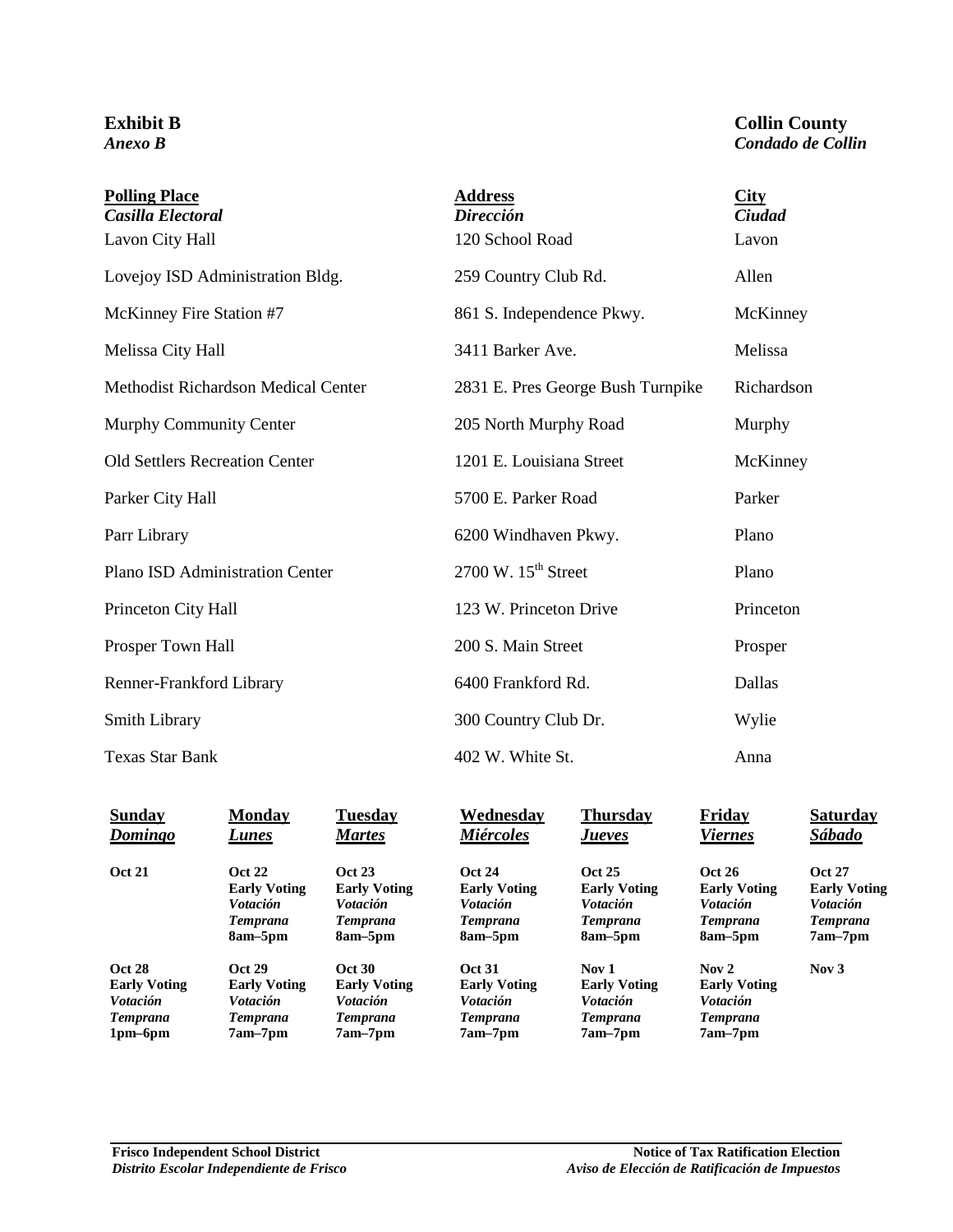#### **Exhibit B Collin County** *Anexo B Condado de Collin*

#### **Temporary Early Voting Locations:** *Ubicaciones Temporales de Votación Temprana:*

**Farmersville City Hall**

|                                                                                                                                                                                                                                                         |                       |                                                                                                                                     | ганистэмис Спу нап            |                        |                                                                                         |                        |
|---------------------------------------------------------------------------------------------------------------------------------------------------------------------------------------------------------------------------------------------------------|-----------------------|-------------------------------------------------------------------------------------------------------------------------------------|-------------------------------|------------------------|-----------------------------------------------------------------------------------------|------------------------|
|                                                                                                                                                                                                                                                         |                       |                                                                                                                                     | 205 South Main St.            |                        |                                                                                         |                        |
|                                                                                                                                                                                                                                                         |                       |                                                                                                                                     | <b>Farmersville, Texas</b>    |                        |                                                                                         |                        |
| <b>Oct 21</b>                                                                                                                                                                                                                                           | <b>Oct 22</b>         | <b>Oct 23</b>                                                                                                                       | <b>Oct 24</b>                 | <b>Oct 25</b>          | <b>Oct 26</b>                                                                           | <b>Oct 27</b>          |
|                                                                                                                                                                                                                                                         | <b>Early Voting</b>   | <b>Early Voting</b>                                                                                                                 | <b>Early Voting</b>           | <b>Early Voting</b>    | <b>Early Voting</b>                                                                     | <b>Early Voting</b>    |
|                                                                                                                                                                                                                                                         | <b>Votación</b>       | Votación                                                                                                                            | Votación                      | <i><b>Votación</b></i> | <i>Votación</i>                                                                         | <i><b>Votación</b></i> |
|                                                                                                                                                                                                                                                         | <b>Temprana</b>       | <b>Temprana</b>                                                                                                                     | <b>Temprana</b>               | <b>Temprana</b>        | <b>Temprana</b>                                                                         | <b>Temprana</b>        |
|                                                                                                                                                                                                                                                         | 8am–5pm               | 8am–5pm                                                                                                                             | 8am–5pm                       | 8am–5pm                | 8am–5pm                                                                                 | $7am-7pm$              |
|                                                                                                                                                                                                                                                         |                       |                                                                                                                                     |                               |                        |                                                                                         |                        |
|                                                                                                                                                                                                                                                         |                       |                                                                                                                                     | <b>Lucas Community Center</b> |                        |                                                                                         |                        |
|                                                                                                                                                                                                                                                         |                       |                                                                                                                                     | 665 Country Club Rd.          |                        |                                                                                         |                        |
|                                                                                                                                                                                                                                                         |                       |                                                                                                                                     | Lucas, Texas                  |                        |                                                                                         |                        |
| <b>Oct 28</b>                                                                                                                                                                                                                                           | <b>Oct 29</b>         | <b>Oct 30</b>                                                                                                                       | <b>Oct 31</b>                 | Nov 1                  | Nov <sub>2</sub>                                                                        | Nov $3$                |
| $T_{1}$ = $T_{2}$ = $T_{3}$ = $T_{4}$ = $T_{5}$ = $T_{6}$ = $T_{7}$ = $T_{8}$ = $T_{1}$ = $T_{1}$ = $T_{1}$ = $T_{2}$ = $T_{1}$ = $T_{2}$ = $T_{3}$ = $T_{4}$ = $T_{5}$ = $T_{6}$ = $T_{7}$ = $T_{8}$ = $T_{1}$ = $T_{1}$ = $T_{1}$ = $T_{2}$ = $T_{1}$ | $T_1 = 1 - T_1 + T_2$ | $1$ , $1$ , $1$ , $1$ , $1$ , $1$ , $1$ , $1$ , $1$ , $1$ , $1$ , $1$ , $1$ , $1$ , $1$ , $1$ , $1$ , $1$ , $1$ , $1$ , $1$ , $1$ , | $1$ $1$ $1$ $1$               | $T_1 = 1 - T_1 + T_2$  | $17 - 11 17 - 19 19 19 19 19 19 19 19 19 19 19 19 19 19 19 19 19 19 19 19 19 19 19 19 $ |                        |

| VCL 40              | UCL 49              | va sv               | - OCL 91            | <b>INUV 1</b>       | $150Y \angle$       | <b>INUV J</b> |
|---------------------|---------------------|---------------------|---------------------|---------------------|---------------------|---------------|
| <b>Early Voting</b> | <b>Early Voting</b> | <b>Early Voting</b> | <b>Early Voting</b> | <b>Early Voting</b> | <b>Early Voting</b> |               |
| <i>Votación</i>     | Votación            | <i>Votación</i>     | <b>V</b> otación    | <b>V</b> otación    | <i>Votación</i>     |               |
| Temprana            | I emprana           | l'emprana           | Temprana            | Temprana            | Temprana            |               |
| 1pm–6pm             | 7am–7pm             | 7am–7pm             | 7am–7pm             | 7am–7pm             | $7am-7pm$           |               |

### **Important Note:** *Eligible* **Collin County registered voters (with an effective date of registration on or before November 6, 2018) may vote at any of the above early voting locations.**

Nota Importante: Votantes registrados en el Condado de Collin que son **elegibles** (con fecha efectiva de registro del 6 de Noviembre, 2018 o antes) pueden votar en cualquiera de las ubicaciones de votación temprana en esta lista.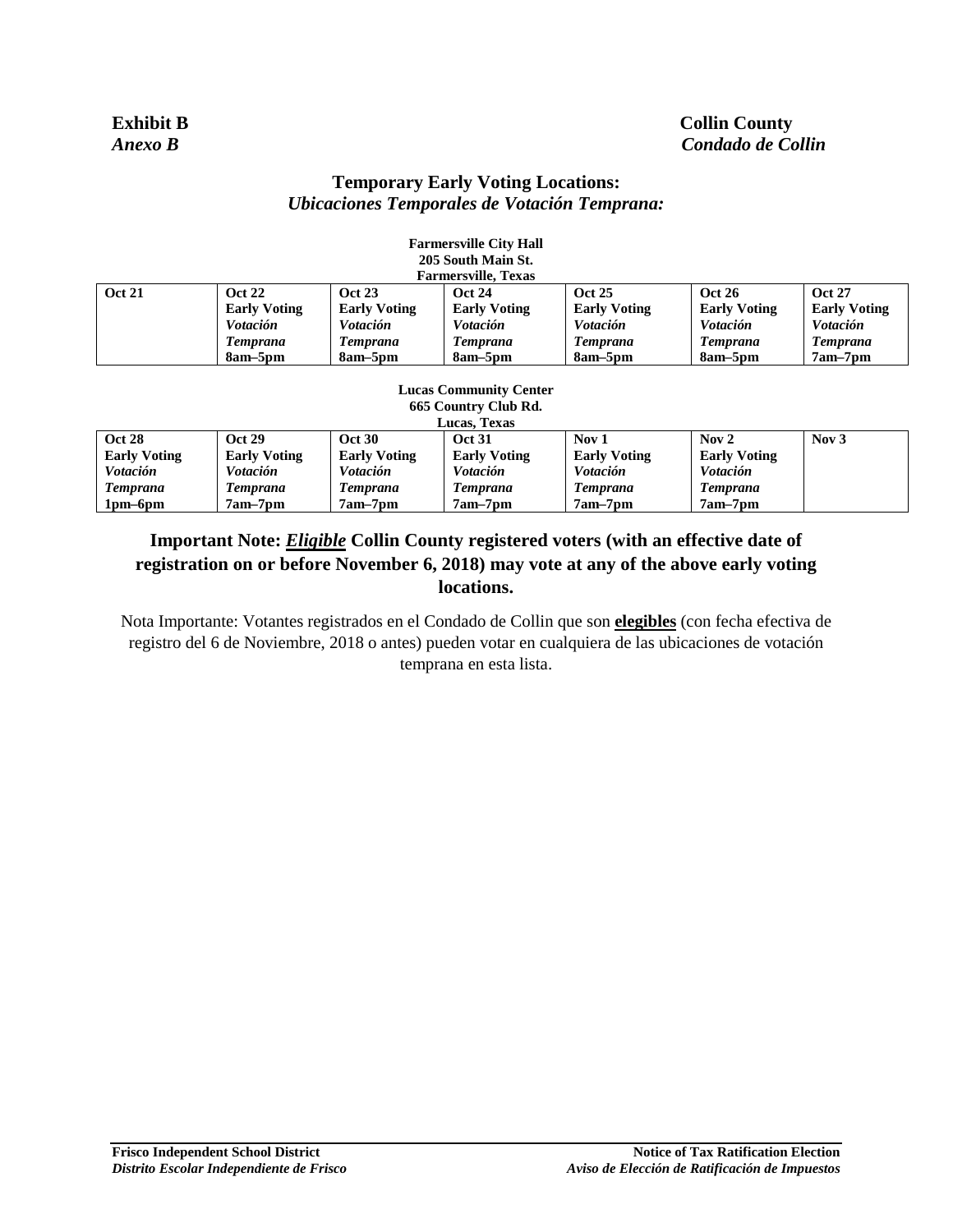#### **Exhibit B Denton County** *Anexo B Condado de Denton*

## **November 6, 2018 Tax Ratification Election** *Elección de Ratificación de Impuestos en Noviembre 6, 2018*  **Denton County Early Voting Locations, Dates and Hours**

#### *Ubicaciones, Fechas y Horarios de Votación Temprana en el Condado de Denton*

Frisco Independent School District Voters voting in Denton County may vote early at any of the following Denton County early voting locations:

*Votantes del Distrito Escolar Independiente de Frisco votando en el Condado de Denton pueden hacerlo en cualquiera de los siguientes Ubicaciones de Votación Temprana del Día de Elección del Condado de Denton.*

Early Voting Locations dates and times: *Ubicaciones, fechas y horarios de Votación Temprana*

| Monday – Friday / Lunes – Viernes October / Octubre $22 - 26$     |                      | $8am - 5pm$  |
|-------------------------------------------------------------------|----------------------|--------------|
| Saturday / Sábado                                                 | October / Octubre 27 | $7am - 7pm$  |
| Sunday / $Domingo$                                                | October / Octubre 28 | $11am - 4pm$ |
| Monday – Friday / Lunes – Viernes October / Octubre $29$ – Nov. 2 |                      | $7am - 7pm$  |

**Steven E Copeland Government Center Lewisville Municipal Annex** 1400 FM 424, Cross Roads 1197 W. Main Street, Lewisville

**<u>Justin Municipal Complex</u><br>
415 N. College Ave., Justin (4220 N. Josey, Carrollton Public Library (4220 N. Josey, Carrollton (4220 N. Josey, Carrollton** 415 N. College Ave., Justin

**Denton County Elections Administration Timberglen Library** 701 Kimberly Dr., Denton 18505 Midway Rd., Dallas

**Highland Village Municipal Complex**<br>1000 Highland Village Rd., Highland Village 1999 Pilot Point St., Pilot Point 1000 Highland Village Rd., Highland Village

**Flower Mound Police and Court Building The County Corinth City Hall** 4150 Kirkpatrick, Flower Mound 3300 Corinth Pkwy., Corinth

**Frisco Fire Station #7 Frisco Fire Station #4** 330 W Stonebrook Pkwy., Frisco 4485 Cotton Gin, Frisco

**Little Elm Recreation Center Lake Dallas City Hall**

**Denton County Southwest Courthouse <b>Roanoke Public Library** 6200 Canyon Falls Dr., Flower Mound 308 S Walnut St., Roanoke

**Denton Civic Center** 321 E. McKinney, Denton

**The Colony Annex Building The Colony Annex Building 3.1 Colony Annex Building** 6804 Main St., The Colony 1200 Bobcat Blvd., Krum

303 Main St., Little Elm 212 Main Street, Lake Dallas